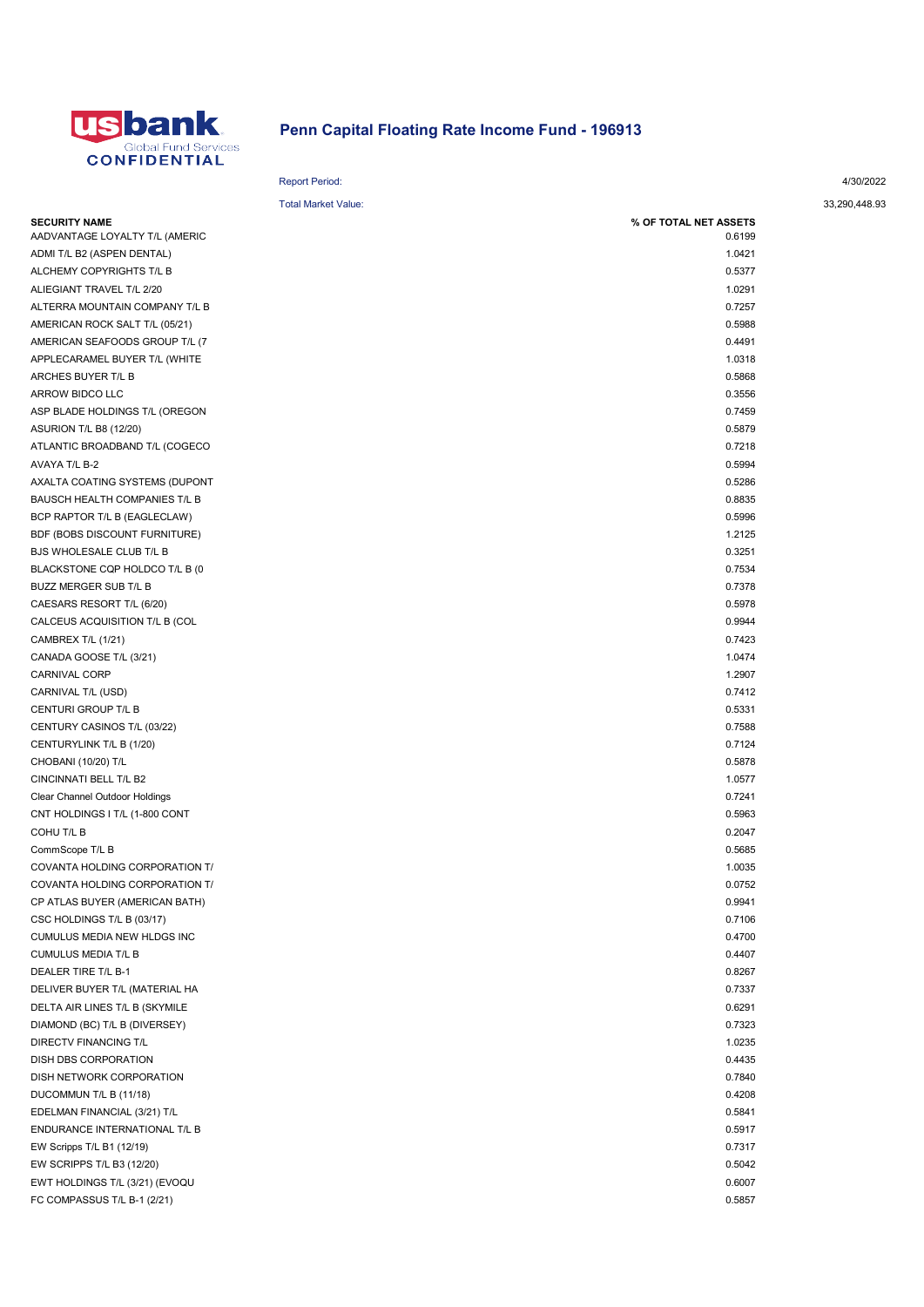| FISERV INVESTMENT T/L B                                          | 0.5964           |
|------------------------------------------------------------------|------------------|
| FORD MOTOR CREDIT COMPANY                                        | 0.6025           |
| FORTRESS TRANSN & INFRA INVS L                                   | 0.9329           |
| FOUNDATION BUILDING MATERIALS                                    | 0.5976           |
| FREEPORT LNG IVESTMENTS T/L B                                    | 0.7545           |
| FRONERI INTERNATIONAL T/L (1/2                                   | 0.5839           |
| GATES GLOBAL T/L (2/21)                                          | 0.5921           |
| GEMINI HDPE T/L B (12/20)                                        | 0.5802           |
| GFL ENVIRONMENTAL T/L (12/20)                                    | 0.6002           |
| GIP II BLUE T/L (GLOBAL INFRAS                                   | 0.6814           |
| GO DADDY T/L B (11/17)                                           | 0.6416           |
| GOGO INTERMEDIATE HOLDINGS T/L                                   | 0.5986           |
| GRAHAM PACKAGING T/L (2/21)                                      | 0.5783           |
| GREAT OUTDOORS GROUP T/L (BASS                                   | 1.0495           |
| HERBALIFE NUTRITION T/L B (08/                                   | 0.6644           |
| HIGHTOWER HOLDING T/L B (4/21)                                   | 0.5980           |
| HILTON GRAND VACATIONS BORROWE                                   | 0.7542           |
| HUB INTERNATIONAL T/L B (04/18                                   | 0.5913           |
| ILLUMINATE BUYTER T/L 2/21 (MC                                   | 0.5509           |
| INTL GAME TECH PLC                                               | 0.6202           |
| IRB HOLDING (ARBY'S) T/L B (01                                   | 0.7302           |
| IRB HOLDING T/L B                                                | 0.5929           |
| JO-ANN STORES T/L (6/21)                                         | 0.6355           |
| <b>KEANE GROUP T/L</b>                                           | 0.3883           |
| KEHE DISTRS LLC/ KEHE FIN CORP                                   | 0.3517           |
| LBM T/L B                                                        | 0.6089           |
| LOGMEIN T/L (8/20)                                               | 0.4331           |
| MARRIOTT OWNERSHIP RESORTS INC                                   | 0.9664           |
| MATCH.COM                                                        | 0.5956           |
| MCAFEE T/L B (01/22)                                             | 0.8892           |
| MGM GROWTH PPTYS OPER PRTN/                                      | 0.4549           |
| NAB HOLDINGS T/L (11/21)                                         | 1.0465           |
| NAVICURE T/L B (9/19)                                            | 0.4494           |
| NEW FORTRESS ENERGY INC                                          | 0.6784           |
| NEXUS BUYER (PROMONTORY INTERF                                   | 0.7379           |
| NIELSEN FINANCE T/L B4                                           | 0.4538           |
| NUMERICABLE (ALTICE/YPSO) T/L                                    | 0.7122           |
| OCEANEERING INTL INC                                             | 0.5897           |
| OPTION CARE (BIOSCRIP) TL (10/                                   | 0.9084           |
| PACTIV EVERGREEN GROUP T/L B (                                   | 0.7385           |
| PAYSAFE HOLDINGS T/L B-1 (USD)                                   | 0.7302           |
| PEARL INTERMEDIATE T/L (PETVET                                   | 0.9437           |
| PETSMART (1/21) T/L                                              | 0.6001           |
| PIKE 1/21 INCREMENTAL                                            | 0.5953           |
| PLANTRONICS T/L B                                                | 0.5500           |
| PLAYTIKA HOLDING T/L B (3/21)                                    | 0.5965           |
| Press Ganey (Emerald TopCo) T/<br>PRIME SECURITY SERVICES T/L (1 | 0.8779<br>0.8407 |
| PROOFPOINT T/L                                                   | 0.5977           |
| QUIKRETE HOLDINGS INC T/L B                                      | 1.1189           |
| RACKSPACE HOSTING T/L (1/21) (                                   | 0.5886           |
| REYNOLDS GROUP HOLDINGS T/L (P                                   | 0.5846           |
| ROCKPOINT GAS STORAGE CDA LTD                                    | 0.4526           |
| RUSSELL INVESTMENTS T/L (10/20                                   | 0.5977           |
| SABERT CORP T/L B                                                | 0.5371           |
| SABRE GLBL INC                                                   | 0.5363           |
| SAVERS T/L (4/21)                                                | 0.5944           |
| SCHWEITZER-MAUDUIT T/L B                                         | 0.5949           |
| SELECT MEDICAL T/L B                                             | 0.6404           |
| SHUTTERFLY T/L (6/21)                                            | 1.1428           |
| SPIRIT IP CAYMAN LTD / SP                                        | 0.4023           |
| SS&C TECHNOLOGIES T/L B3                                         | 0.2538           |
| SS&C TECHNOLOGIES T/L B4                                         | 0.2323           |
| Staples T/L B-2 (5 Year)                                         | 0.9256           |
|                                                                  |                  |